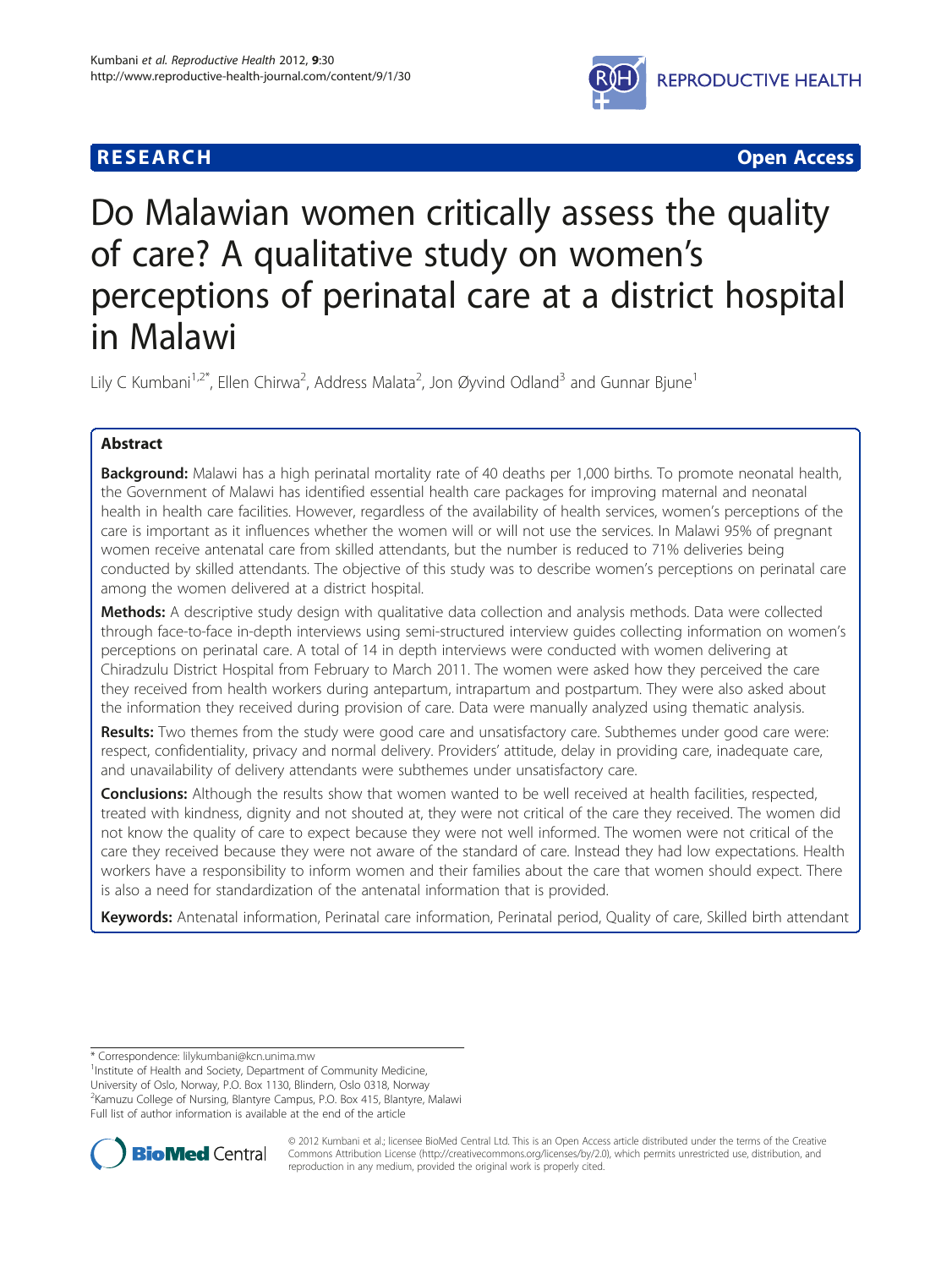# Background

The perinatal mortality rate in Malawi is estimated to be 40 deaths per 1,000 births [[1\]](#page-12-0). This is still high, although it is below the highest rate in Africa of 56 deaths per 1,000 births. In comparison with the developed countries the perinatal mortality is approximately 7 deaths per 1,000 births [[2\]](#page-12-0). As a way of promoting neonatal health the Government of Malawi has identified essential health care packages for promoting maternal and neonatal health in health care facilities [\[3\]](#page-12-0). Provision of care in health facilities is based on the National Reproductive Health Standards [\[4](#page-12-0)]. The Reproductive Health standards are comprehensive and integrated. The following components specifically target perinatal care: focused antenatal care, normal labor and delivery, management of complications during labor and delivery and postnatal care of mother and neonate.

In addition to availability of health services, women's perceptions of the care is important as it influences whether the women will use or not use the services. Hulton, Matthews and Stones (2007) assert that actual quality of care is theoretical for women if the experience deters some from returning for subsequent care [\[5](#page-12-0)]. Care given must result in women's satisfaction for them to continue using the services. Quality of care "involves providing a minimum level of care to all pregnant women and their newborn babies and a higher level of care to those who need it. This should be done while obtaining the best possible medical outcome, and while providing care that satisfies women and their families and their care providers" (Pittrof, Campbell & Filippi (2002 p.278) [\[6](#page-12-0)]. Similarly, in Malawi quality of care focuses on mutual satisfaction of both the users and providers. According to National Reproductive Health Service Delivery guidelines, quality is "doing the best with the resources available for the mutual satisfaction of the provider, the recipient (in this case the client/patient) and community at large" (Ministry of Health, 2007 p.1) [\[7](#page-12-0)]. Quality of care is in this study focused on both the provision of care as well as how clients perceived the care. This was based on Hulton, Matthews and Stones (2000) who looked at quality not only as provision of services, but as also women's actual experiences of that care [[8\]](#page-12-0).

In Malawi 95% of pregnant women receive antenatal care from a skilled attendant (doctor, clinical officer, nurse, or midwife) according to the Malawi Demographic Health Survey 2010. However, the percentage is reduced to 71% for deliveries with 84% in urban areas compared to 69% in the rural areas [\[1](#page-12-0)]. This is an improvement from 2004 where assistance by a skilled attendant at delivery was at 57% [\[9](#page-12-0)]. Malawi has a larger rural population which comprises 84.7% of the population (13,077,160) compared to 15.3% urban population [[1\]](#page-12-0). Consequently, there is still a need to ensure that more pregnant women, especially from the rural areas, deliver with skilled attendants to reduce perinatal deaths. Providing access to skilled attendance at every delivery and early recognition and timely management of obstetric complications through emergency obstetric care (EmOC) are crucial in reducing perinatal mortality [\[10](#page-12-0)]. However, for this to happen, pregnant women need to deliver in health facilities in places where skilled attendants are not available to assist in home deliveries. A study in Timor-Leste observed that many women continued to deliver at home although they had easy access to new birth facilities following a national policy promoting hospital deliveries [[11\]](#page-12-0). Pregnant women are more likely to deliver in health facilities if they are satisfied with the care that they receive when they go there. Poor quality of care may lead to underutilization of services [[12,13\]](#page-12-0). In a study conducted in rural Zimbabwe, poor quality of services and negative attitudes of health workers deterred pregnant women from utilizing health services [[14\]](#page-12-0). Similarly, non-utilization of health facilities for delivery in Nigeria was related to unsatisfactory services at health facility for more than half of the participants, and unfriendly attitudes of staff for the majority [[15\]](#page-12-0).

Conversely, satisfaction with care does not essentially mean that quality is good, as it may indicate low or no expectations [[16](#page-12-0)]. Women need to be well informed about the care they should expect. Information provided to pregnant women covers issues from pregnancy, labor and delivery and postnatal periods. Women depend on health workers to give them information on health issues [[17\]](#page-12-0). There is some evidence that high quality patientprovider information during pregnancy will result in favorable pregnancy outcomes for the women [[18](#page-12-0)]. This is probably because women who are well informed are able to demand and receive appropriate care. In a study done in Australia, midwives and nurses were believed to be important sources of information and their advice was most likely to be followed [[19\]](#page-12-0). Antenatal information is useful for women as it helps them prepare for delivery [[20\]](#page-12-0). One study has demonstrated that antenatal information contributed to maternal satisfaction with labor management and parenting experiences [[21\]](#page-12-0).

In Malawi, as in other countries, attending antenatal care at health facilities provides an opportunity to large numbers of pregnant women to receive correct information about pregnancy, labor, delivery, and postnatal care. Malawi adapted WHO essential guidelines of focused antenatal care provision within four visits. A set of interventions are provided at each visit of the four visits to ensure normal pregnancy, prevent complications and facilitate early identification and treatment of complications [\[22](#page-12-0)]. Activities include client education and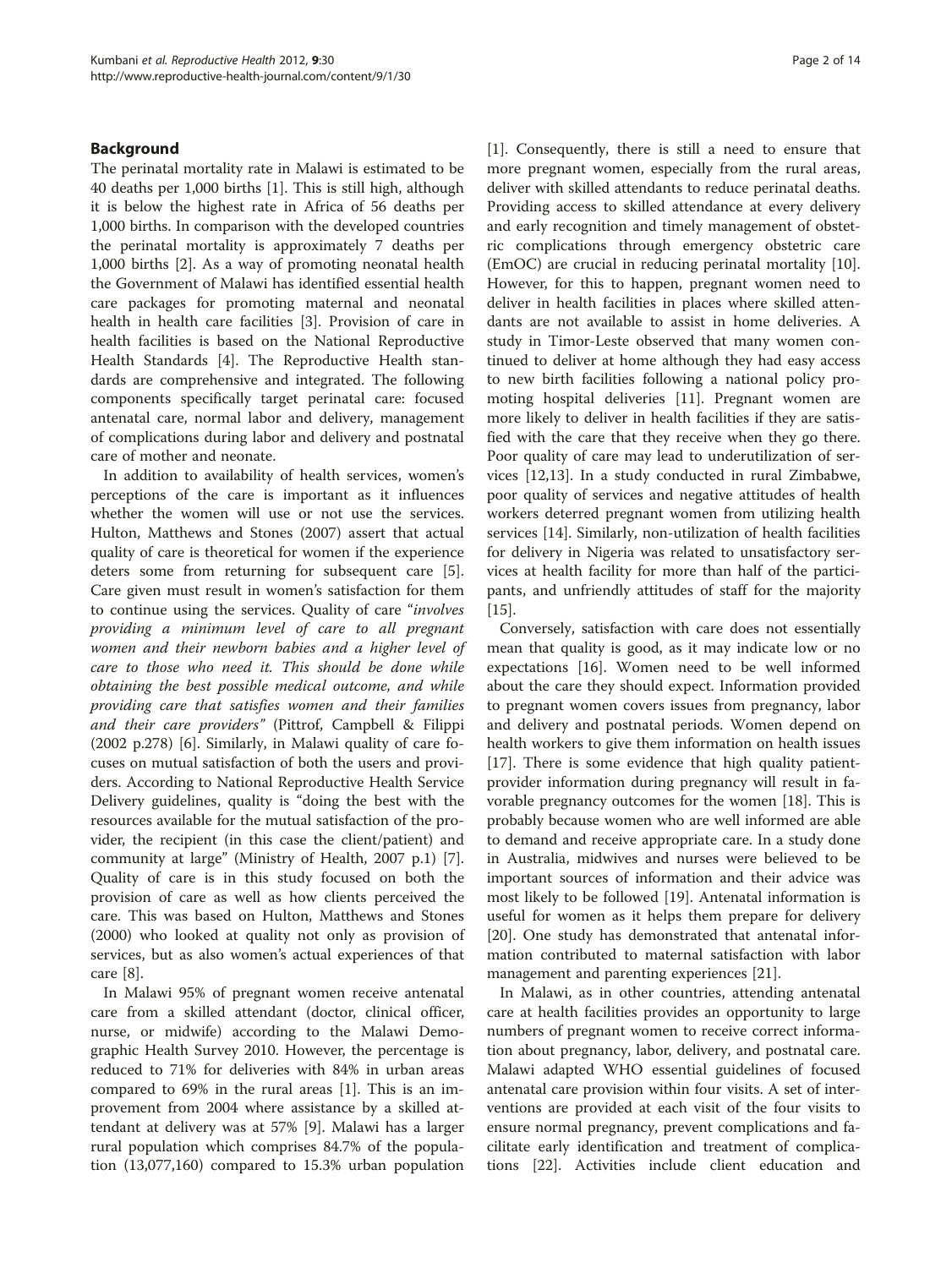specific advice and counseling as needed that is given throughout the four visits. The areas include: process of pregnancy and possible complications, danger signs in pregnancy, labor and delivery, postnatal and in the neonate, importance of colostrum, early initiation of breastfeeding, birth preparedness with focus on skilled attendant, signs and symptoms of onset of labor, and postnatal care [[7\]](#page-12-0). Information on birth preparedness comprises male involvement, skilled attendance at birth, choice of place of delivery, arrangements for transportation, source of funds, decision making by the family including a labor companion during labor and childbirth, items needed for a clean and safe delivery, danger signs and what to do if they occur [[23\]](#page-12-0). The assumption is that provision of normal antenatal care is uniform in all health facilities as it is based on defined guidelines.

If health workers in Malawi follow the given antenatal care matrix, then appropriate information on what to expect during perinatal care, including labor and delivery is provided to women. The women may also have other sources of information that might influence utilization of health services. This is mostly through radios in the rural areas that broadcast messages on safe motherhood and health facility deliveries. The latest demographic health survey found that 57% of women listened to 'Safe Motherhood' programs, although it was lower (55.3%) for rural women [\[1](#page-12-0)]. Lack of appropriate information for women to be aware of what to expect makes them complacent about the care they receive. The women have low expectations as they do not know [[24\]](#page-12-0).

The Malawi government's policy is that women should use health facilities for perinatal care. That is antenatal care, delivery and postnatal care for the mothers and babies. Information on women's perceptions of perinatal care is scarce in Malawi. Understanding women's perception of care can inform the provision of quality care that is acceptable to women. This study was conducted to explore women's views of perinatal care. The objective of the study was to describe perceptions of perinatal care among women who delivered at a district hospital in Malawi.

# Methods

# Study design

The design was a descriptive qualitative study using a semi structured interview guide. Face-to-face in-depth interviews were conducted. Participants who delivered from February to March 2011 were asked to describe their perceptions of perinatal care. The women were asked how they perceived the care they received during antepartum, intrapartum and postpartum. They were also asked about the information they received during provision of care. The interviews were conducted in the local language, Chichewa, using a semi structured interview guide. Throughout the interviews, follow-up questions using probes were asked in order to acquire a deeper understanding when an explanation was unclear. The interviews lasted on average 45 minutes. All the interviews were recorded, translated and transcribed verbatim in English.

# Setting

The study was conducted in the Southern region of Malawi at the Chiradzulu District Hospital. Chiradzulu district has a total population of 288,546 people, with 153,200 women. Twenty three percent are women of the child bearing age of 15–49 [[25\]](#page-12-0). Two districts, Zomba and Chiradzulu, had the highest neonatal mortality in the Southern Region at 48 and 47/ 1000 live births respectively, compared to the national average of 33/ 1000 live births in 2006 [\[26](#page-12-0)]. Chiradzulu district is a rural area serviced by a district hospital while Zomba is more urban with a central hospital. Chiradzulu District Hospital is a secondary level facility with 11 health centers that offer primary level care. Ten of these 11 health centers provide maternity services (antenatal, labor and delivery and postnatal care) and refer women with complications during perinatal period to Chiradzulu District Hospital. Data were collected from women who delivered at Chiradzulu District Hospital and attended antenatal care at either the district hospital or any other facility.

# Participants' recruitment and data collection

Mothers who delivered normally, were well, and had consented to participate in the study were selected using purposive sampling. Purposive sampling is a nonprobability sampling method that facilitated that various groups of women based on age and parity were represented [\[27\]](#page-12-0). The mothers were selected based on the fact that they had delivered and were able to provide information on perinatal care. The first author provided information to and recruited potential participants that met the defined criteria. All women who were approached and asked to participate in the study accepted. Mothers who deliver normally without complications in themselves or their babies are discharged within 24 hours. The mothers who were interviewed stayed in postnatal ward after delivery for periods ranging from less than a day to seven days before they were discharged. The interviews were consequently done within 24 hours of delivery to seven days after delivery. All interviews with the mothers were done after they were discharged to make certain that they would express themselves freely. The first author conducted all the interviews. An empty room was identified in the postnatal ward for the interviews to ensure privacy and comfort of the participants. Interviews were conducted until saturation of data was reached. There was no additional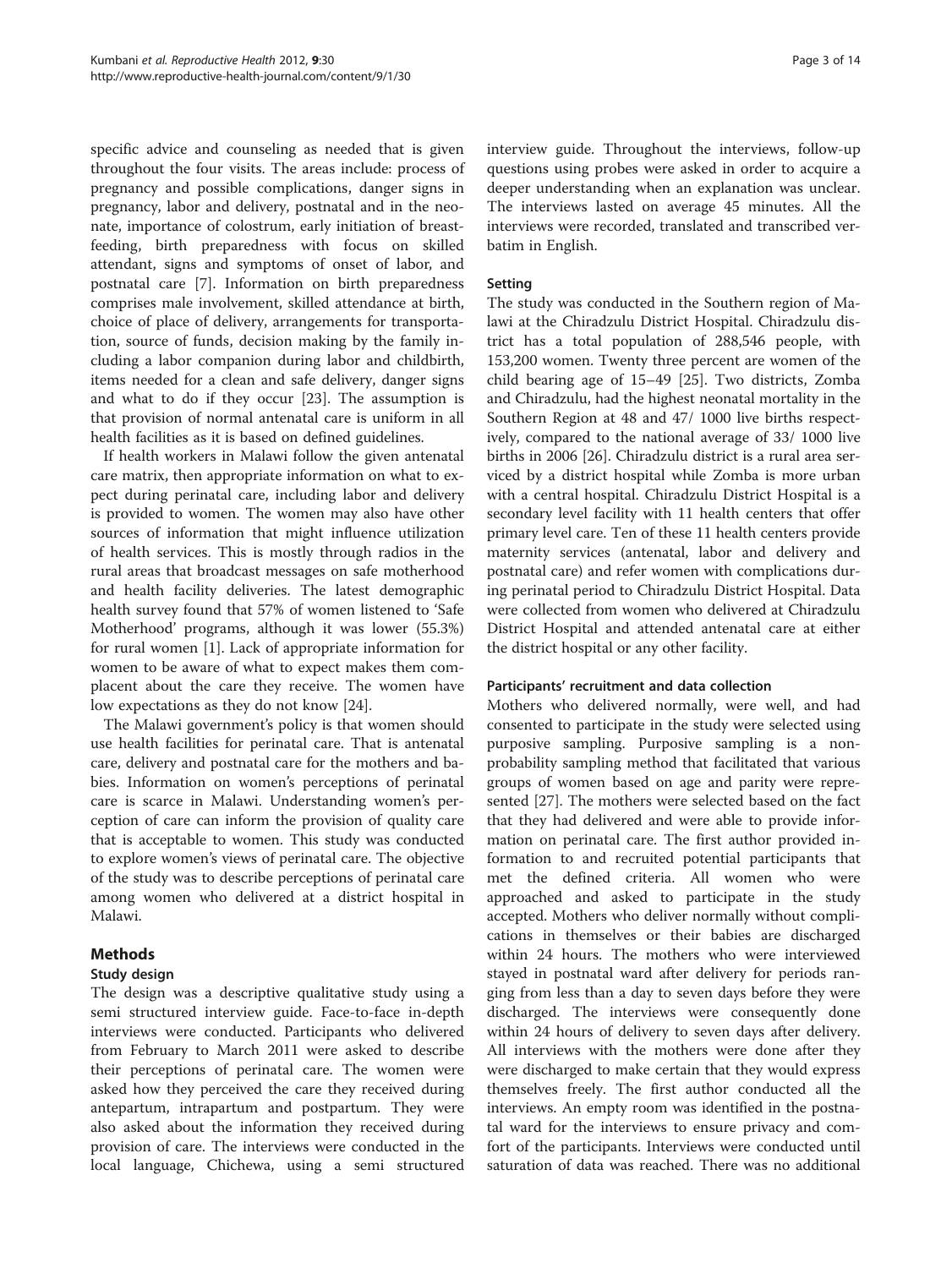new information later. Instead, there was repetition and confirmation of already collected data [\[27](#page-12-0)]. A total of 14 mothers from the district hospital were interviewed.

# Data analysis

ATLAS. Ti version 6.2 computer software program was used to code the transcripts and for storage of the data. The Statistical Package for Social sciences (SPSS) version 18.0 (SPSS Inc. Oslo, Norway) was used for data entry and descriptive analysis of the participants' demographic data. Qualitative analysis focused on participants' perception of the care they received during antepartum, intrapartum and postpartum; what they liked about the care they received and what the problems or constraints were. All recorded interviews were transcribed verbatim in full. The analysis focused on developing coding categories where narrative information was organized according to emerging themes using thematic analysis [\[28](#page-12-0)]. Coding of the data was done without fitting it into a pre-existing coding frame. The data were read and re-read to identify themes that were related to quality of care.

# Ethical consideration

The Norway Regional Committee for Medical Research Ethics granted approval for the study as well as the College of Medicine Research and Ethics Committee (COMREC) in Malawi. A written permission was obtained from the District Health Officer (DHO) of Chiradzulu District Hospital to conduct the study.

Participants that agreed to participate in the study signed an informed consent form or gave a thumbprint if they were illiterate. Participation in the study was voluntary and participants were assured that anonymity would be observed at all times. Confidentiality of participants was maintained by using numbers on both the recorded interviews and transcripts.

# Limitations

The study might suffer a bias because the participants were interviewed on the premises of the district hospital, where they had received care. Although the interviews were conducted after the participants were discharged, this may have influenced some of their responses. The first author who collected the data is a health professional but does not work at the study site. Participants' knowledge of her professional status may have influenced some of their responses. To reduce reflexivity the interviewer was aware of possible prejudices. She adjusted in order to collect significant data that was undistorted by personal prejudice [\[29\]](#page-12-0). Some of these women were multiparas and although the questions asked about the last pregnancy experiences they may have included experiences from previous pregnancies resulting in some recall bias.

# Findings

# Demographic data

The majority,  $(n = 11)$  of the participants had primary education and one had no education. The average age of the women was 30 years, (with a range of 15 years and 44 years). The number of antenatal visits ranged from one visit to more than five visits with an average of 3.4 visists. The parity of the participants ranged from one to eleven, and average was 4.7. Half of women who delivered at hospital had given birth at least five times. Half of the women stayed at the health facility for a day or less days after delivery. All participants had HIV status checked and the majority were tested for syphilis. Four women were HIV positive while one had syphilis out of 11 women tested for syphilis (Table [1\)](#page-4-0). The participant who had syphilis was treated. The majority,  $(n = 13)$ , were married. Three participants received antenatal care from the district hospital because it was their nearest health facility while the rest it was from various health centers.

# Perceptions of perinatal care

Using thematic inductive analysis [[28](#page-12-0)] good care and unsatisfactory care were major themes that were identified. Subthemes under good care were respect, confidentiality, privacy and normal delivery. Providers' attitudes, delay in providing care, inadequate care, and unavailability of skilled attendant were subthemes under unsatisfactory care. Some of the participants did not know and were not able to describe their perceptions about care that was provided to them. The themes and subthemes are described in detail below.

# Antenatal care

# Good care

Participants described their perceptions and experiences of antenatal care they received in various health facilities including the district hospital. Participants perceived good care when being respected, not handled with rudeness or being shouted at, being given medicines and mosquito nets. Participants felt the care was good because they received medicines; some mentioned mosquito nets that protected them from frequent attacks of malaria. Although antenatal care comprises several activities, the participants only highlighted these two aspects of receiving medication and mosquito nets.

# Good reception and respect

Nearly all participants described the care they received as good or adequate. The participants narrations indicated that the way the participants were welcomed at the clinic greatly influenced how they felt about the care they received. The women valued most 'being welcomed and respected by health care workers' which seemed to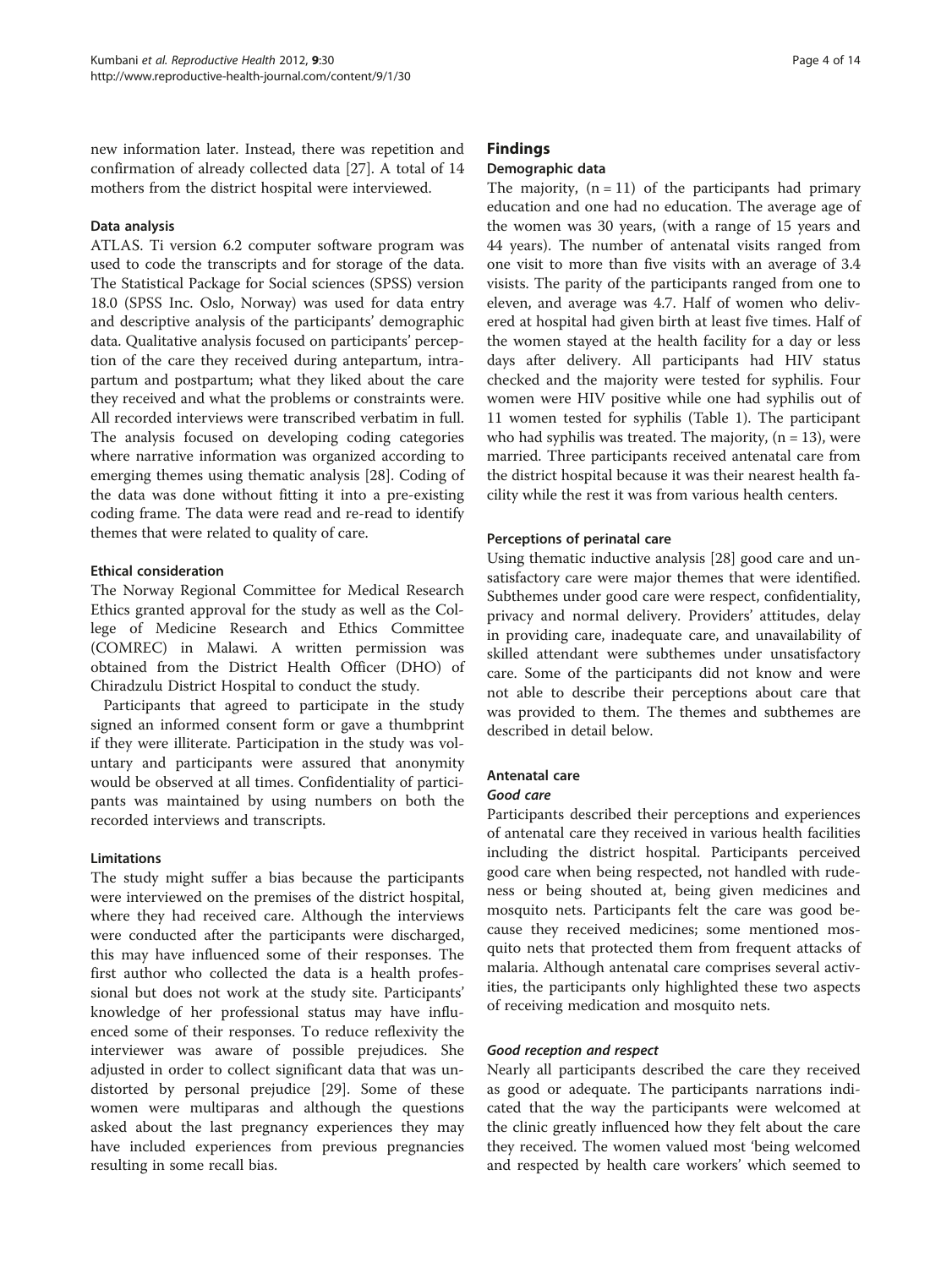<span id="page-4-0"></span>Table 1 Demographic characteristics of participants  $(n = 14)$ 

| Characteristic                              | Number         |
|---------------------------------------------|----------------|
| <b>Education level</b>                      |                |
| No education                                | 1              |
| Primary                                     | 11             |
| Secondary                                   | $\overline{2}$ |
| Age group                                   |                |
| $15 - 19$                                   | 3              |
| $20 - 24$                                   | 3              |
| $25 - 34$                                   | 1              |
| 35-49                                       | 7              |
| <b>Number of ANC visits</b>                 |                |
| 1                                           | $\mathbf{1}$   |
| $\overline{2}$                              | 3              |
| $\overline{3}$                              | 3              |
| $\overline{4}$                              | 3              |
| $\geq 5$                                    | 4              |
| <b>ANC screening</b>                        |                |
| <b>HIV testing:</b>                         | 14             |
| Positive                                    | 4              |
| Negative                                    | 10             |
| Syphilis:                                   | 11             |
| Positive                                    | 1              |
| Negative                                    | 10             |
| <b>Parity</b>                               |                |
| 1                                           | $\overline{4}$ |
| $2 - 4$                                     | 3              |
| $\geq 5$                                    | $\overline{7}$ |
| Duration in hospital after delivery (day/s) |                |
| $\leq$                                      | 7              |
| $\overline{a}$                              | $\overline{2}$ |
| $\frac{1}{3}$                               | $\mathbf 0$    |
| 4                                           | 3              |
| $\geq 5$                                    | $\overline{a}$ |

be important to them as explained by participant #12.

"I see that I was well received, they received us and did not shout at us".

Similarly, participant # 7 explained that:

"They received me well without being disrespectful. Others are rude to you, this and that but in my case, I was received well as a fellow woman".

#### Provision of information

Participants reported that they were given information on various health issues during group health education. The

topics that women recalled were on health promotion, prevention of malaria, prevention of mother to child transmission of HIV (PMTCT), breast feeding options, birth preparedness, danger signs in pregnancy and what to do if they experience complications (Table 2). The women mentioned severe headache, severe abdominal pains, vaginal bleeding and draining liquor as danger signs in pregnancy. The mothers also included other diseases like malaria. Most participants, including those who had forgotten or did not know any danger sign, knew they had to go to a health facility if they had any problem.

Table 2 Antenatal health education areas mentioned by participants

| Topic                                 | Area                                                                                                                                  |
|---------------------------------------|---------------------------------------------------------------------------------------------------------------------------------------|
| Health Promotion                      | Eat nutritious diet                                                                                                                   |
|                                       | Sleep in a mosquito net                                                                                                               |
|                                       | Go to antenatal clinic as scheduled                                                                                                   |
|                                       | Go to antenatal clinic to be assessed                                                                                                 |
|                                       | Reduce workload                                                                                                                       |
| Prevention of mother to child         | Being faithful to each other                                                                                                          |
| transmission of HIV (PMTCT)           | Use of condoms                                                                                                                        |
|                                       | Avoid extra marital affairs                                                                                                           |
|                                       | Use of antiretroviral therapy (ART)<br>for the mother                                                                                 |
|                                       | Giving medicine to the baby after<br>delivery- antiretroviral syrup                                                                   |
|                                       | Getting tested                                                                                                                        |
| Feeding Options                       | Exclusive breastfeeding up to six<br>months                                                                                           |
|                                       | Frequent breastfeeding of the baby                                                                                                    |
|                                       | Breastfeed up to six months then<br>stop if HIV positive, or do not<br>breastfeed at all.                                             |
|                                       | Breast milk is important, has everything                                                                                              |
| Danger Signs                          | Severe headache, severe abdominal<br>pains, malaria, HIV, vaginal bleeding,<br>draining liquor, side effects of ART,<br>nose bleeding |
| What to do when Danger<br>signs occur | Go to the hospital quickly                                                                                                            |
|                                       | Go to the hospital quickly to prevent<br>complications                                                                                |
|                                       | Go to the hospital                                                                                                                    |
| <b>Birth Preparedness</b>             | Signs of labor                                                                                                                        |
|                                       | Have cloths for the baby and<br>mother                                                                                                |
|                                       | Buy necessary things: basin, cloths,<br>razor blade, thread, plastic paper,<br>perineal pads.                                         |
|                                       | Go to the hospital quickly when<br>labor starts                                                                                       |
|                                       | Go to the hospital to be assisted                                                                                                     |
|                                       | Go to the hospital, do not deliver<br>at home; with traditional birth<br>attendants                                                   |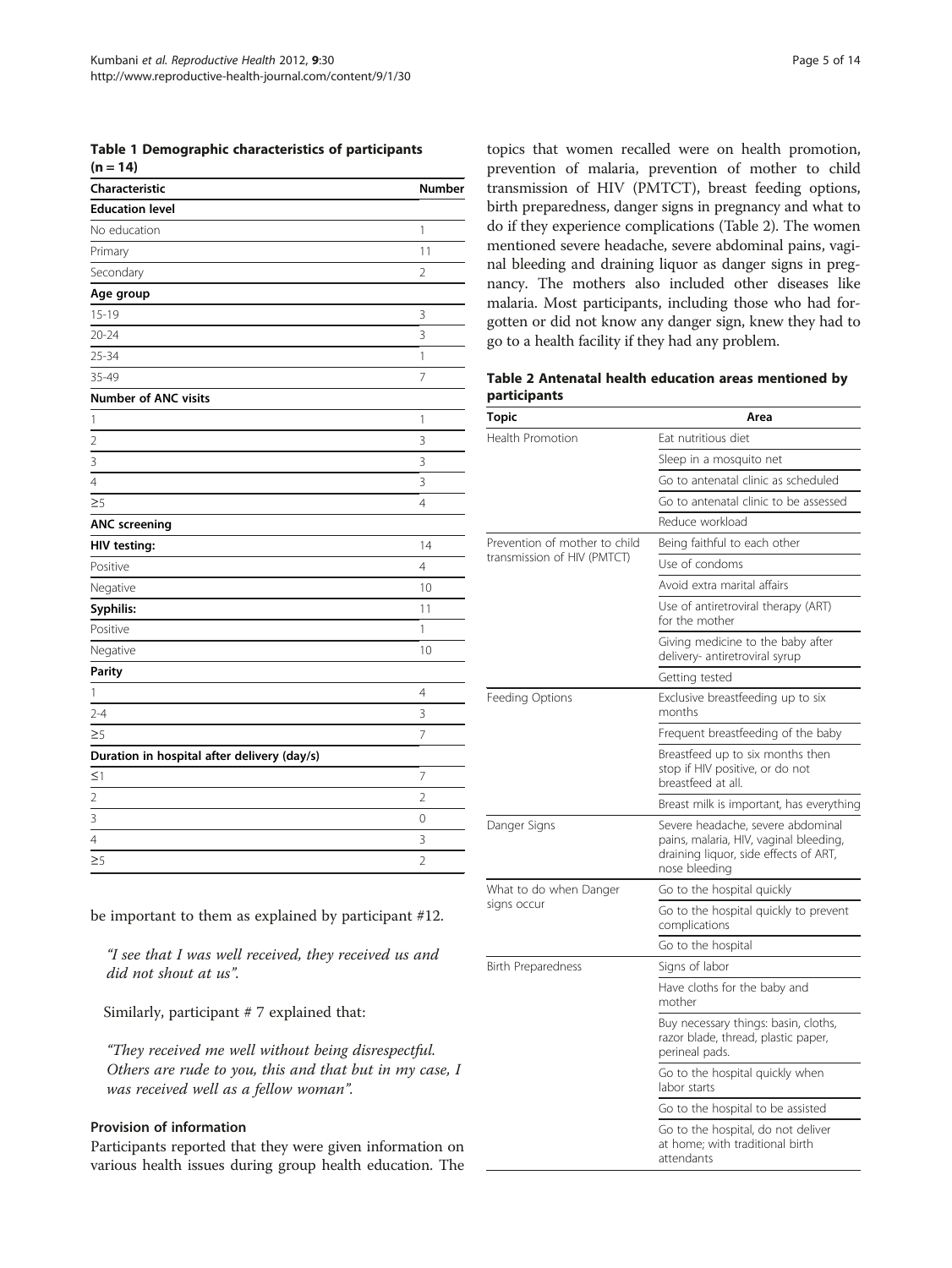Nevertheless, the participants did not associate provision of information to care. Only one participant mentioned provision of information as an aspect of good care. Although she was not the only young primipara, this participant was given information about onset of labor and hospital delivery.

"They gave me advice and told me that when I see these things then it is a sign of labor and I should go to the hospital quickly. This was good". Participant  $#3$ 

#### Unsatisfactory care

Some of the same participants who stated antenatal care was good were also able to point out areas that they were unhappy with during provision of care. These were older multiparas. The participants described what they did not like in terms of how the health workers communicated and provided care to them.

#### Provision of information

There was minimal communication during provision of care although participants did not mention this as a concern. Participants stated that health workers were not providing feedback or information to them. Participants explained further that they were not told anything but were just examined, given some medicine and given date for the next visit.

"All they said was we are done after examining you. The results they keep to themselves after examining you. You are just told to go when they are done." Participant # 10

#### Providers' attitudes

In Malawi, health workers' attitudes are a great challenge in the provision of health care especially during labor and delivery. Some health workers were accused of providing care in a discriminatory manner. For instance at health facilities that use an integrated approach, care was prioritized to family planning clients instead of on first come first served basis. A participant reported that she stayed at the antenatal clinic for a long time because the health workers examined her after finishing examining family planning clients. Participant # 11 explained as follows:

"Checking of weights was done in good time but physical examination was done late. They started with family planning clients before examining pregnant women".

# Labor and delivery care Good care

Participants were describing their perceptions and experiences of labor and delivery care they received at

the district hospital. Some of the participants that were referred to the facility also included aspects of care at the referring facility. Participants rated intrapartum care as good when; reception was good, they were respected, their privacy and confidentiality were maintained, and when they delivered normally. A minority of the participants described technical aspects of care that was provided during labor and delivery. A participant, who was referred from a health centre while in labor, stated that care was adequate at the health centre because she was examined frequently and commenced an intravenous infusion. She further reported that care at the hospital was even better because they commenced another drip once the first one from the health centre finished. Another participant # 11 described her care as:

"When I delivered I was given a cloth to use as a sanitary pad. The nurse was not disgusted that I was soiled, she wiped me clean. The cloth that was underneath was removed. Therefore I see that I was properly cared for".

#### Good reception and respect

Nearly all of the participants reported they were well received in labor ward. The reasons given were they were not shouted at, neither spoken to harshly, or with anger. They were spoken to with gentleness, were respected and quickly assisted and delivered when they came distressed in labor. This experience was shared by participant #13:

"When I went in I was told to lie on a bed. A midwife told me to take my paper (plastic paper) and spread it on the bed and then to put my cloth on top". ...Some shout but they received me well".

Respect was associated with how participants were received upon admission to the labor ward and how health workers communicated. Other services that health workers provided to clients were also rated as respect. Participant # 1 shared as follows:

"When I was in labor, a nurse brought me porridge for me to have energy during delivery of the baby. I saw that I was respected".

#### Confidentiality and privacy

A minority of the participants reported on confidentiality in provision of care. Participants described confidentiality as health workers keeping secrets about delivery issues. Participant #2 explained how confidentiality was maintained regarding her experience during labor and delivery.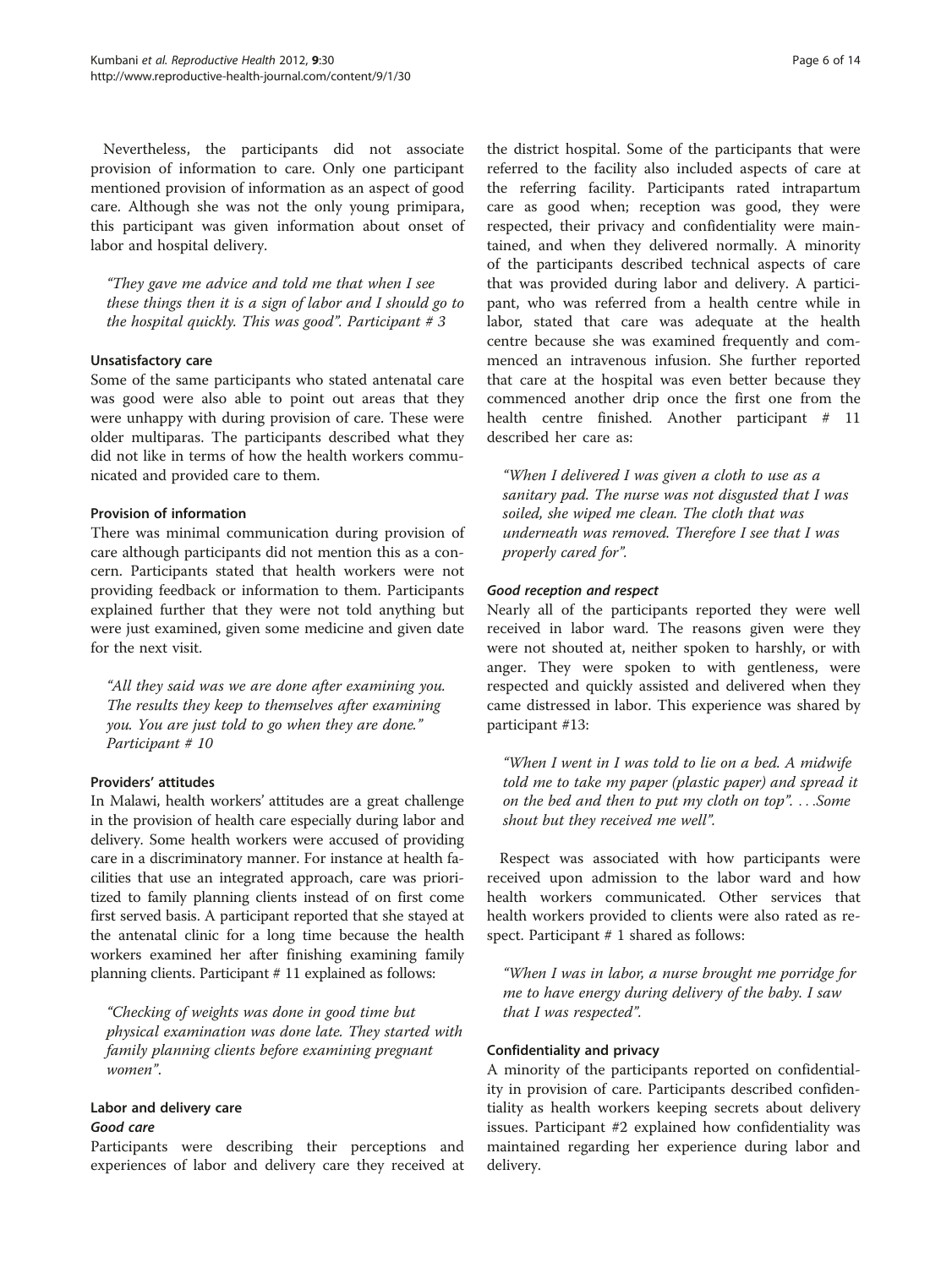"It was a man who delivered me but he did not say anything. He just helped me as a doctor. If he was someone else he would be saying I am the one who delivered her, that person this and that. In that way I see that, the doctor kept confidentiality. He did not say anything to anyone. He was just doing his job".

All participants mentioned that privacy was maintained but said so only after probing. The participants explained that they were screened and spoken to quietly and properly to maintain privacy.

"The curtains were drawn so that people passing by would not see what was happening inside". Participant # 9

#### Normal delivery

Participants also perceived care as being good when they delivered normally without any interventions. Participants linked good care to normal spontaneous delivery and fewer than half expressed it clearly. Participant # 7, whose baby had fetal distress, shared her experience as follows:

"The care was good and I am thankful. If I was home it would not have ended well, the baby or myself would have died the way things were. I have been helped a lot at the hospital. I am well and the baby is well too".

Some participants who experienced a negative birth outcome also perceived the care they received as good despite the outcome. Participant # 8 delivered a macerated still birth and said:

"I am thankful; they (health workers) helped me. I have seen what I was waiting for. I was coming here for the doctors because on my own I would not have managed".

A minority of the participants were not able to give any information about labor and delivery care they received. The participants reported that a health worker was the one who knew what to do. A participant stated that there was nothing else she would have liked to be done as she did not know what happens. Care was connected to assistance during delivery of the baby for some participants. A participant who could not elaborate on the type of care shared as follows:

"No nothing, provided you deliver well. There is no need to add anything else". Participant #12

#### Unsatisfactory care

Some of the same participants who stated good aspects of intrapartum care also highlighted care that made them unhappy during provision of care. Both multiparas and primiparas shared some of the things they did not like. They are described in the following sections.

#### Providers' attitudes

The participants expressed concerns about poor attitudes of health workers. Participants wanted to be communicated to appropriately by health workers and not to be belittled or degraded. A participant, who was referred from a health centre, was distressed on admission to labor ward. She said a female midwife talked to her as if she was talking to a child. She even told her not to complain. In the course of this participant's labor when she called out to the midwife, she was ridiculed. She reported a midwife shouted back in response:

"The female nurse when I called she answered that I was not near in a loud voice. She was on another side helping someone else". Participant # 6

Participants narrated different situations in which the health workers treated them harshly. Participant # 10 who was referred described her reception at the district hospital as follows:

"When I came here they asked why I had come. They told me that I would be sent back to deliver at the health centre where I came from. They said that there were rules these days that states that women should not come and deliver at a district hospital without valid reasons. They said that if I did not answer their questions properly I would be sent back to deliver at my health centre. So I explained why I left the health centre and came here".

Participants reported that they wanted to be treated well and talked to us with kindness. They expected health workers to show kindness towards their clients in their work. Some participants explained that women sometimes are shouted at during labor because they provoke the health workers. Such situations arise when the women do not take health workers' instructions. Participant # 8 narrated as follows:

"You know with labor pains you cannot say I know everything because I am old and I have been giving birth since a long time back. Doctors tell you to "do this", but because of the way you are feeling you fail to do as you are told. As a way of wanting to save you,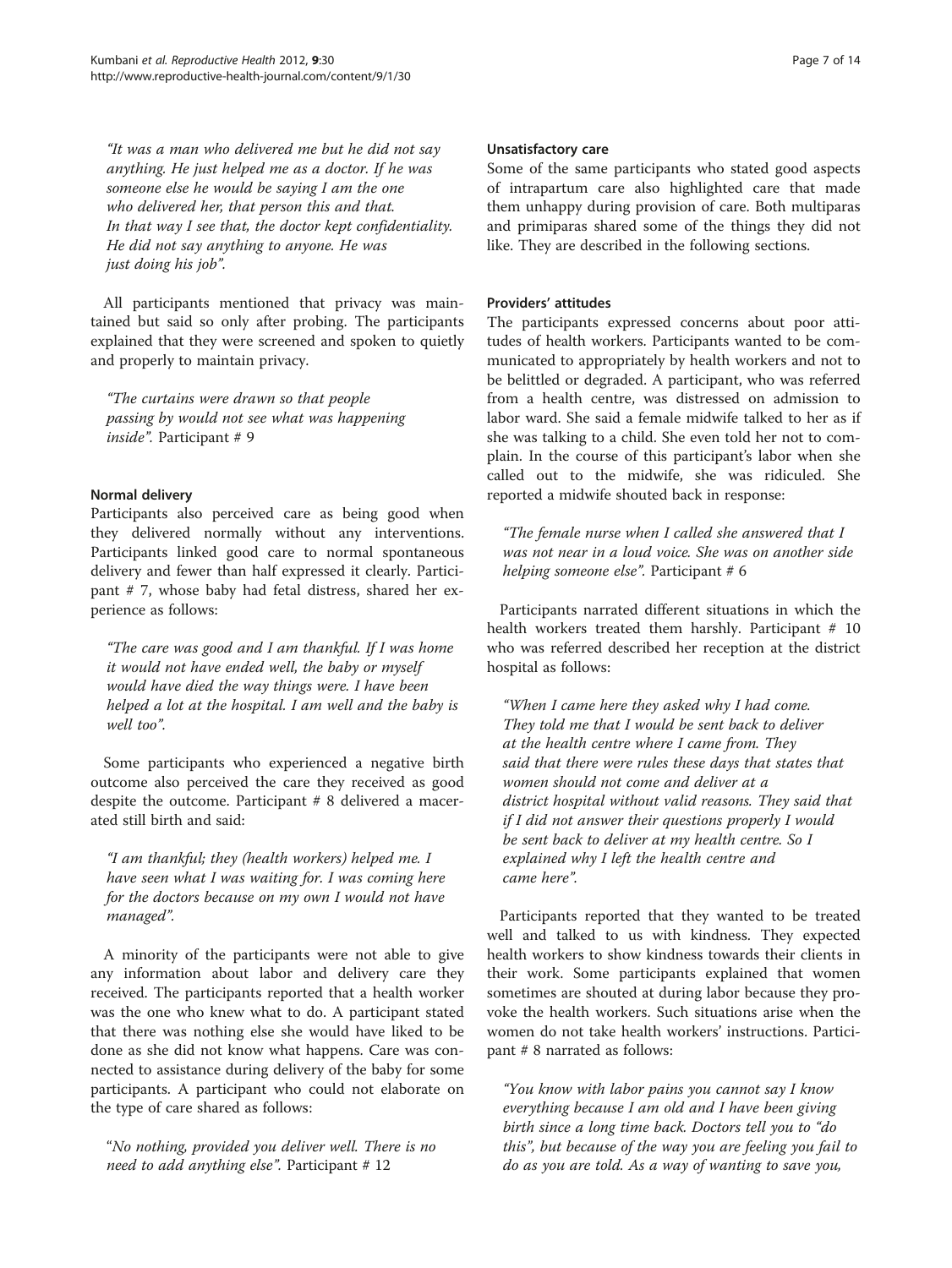they may shout at you depending on how you are behaving. Sometimes we provoke the doctors because of how we behave".

However, the same participant later said:

".. If somebody tells you something while shouting, you feel threatened. They (health workers) should talk to us nicely and tell us information kindly".

# Delay in providing care

Participants did not like not being attended to as soon as they reported to the labor ward. Some participants, who were in labor on admission waited to be assessed. They were told to go and lie on the bed and a nurse midwife would find them there. A participant reported that she delivered within 30 minutes of admission but, was made to sit and wait on a chair while a bed was being cleaned for her. She felt this was not good as she was in severe pain. Participant # 10 who waited to be assessed on admission shared her experience:

"I was told to go and lie on the bed and she (health worker) would find me. .....My eyes were closed as I was in pain. After some time had passed, she came on her own (to assess me)".

The participants explained that when they go to a health facility, the health workers should attend to them quickly.

"The health workers should assess us quickly and inform us immediately. The health workers know because they were educated so they know how things are; we are pregnant but we are ignorant of what we are carrying". Participant # 8

# Inadequate care

The participants' narrations indicated that the women viewed the care that was provided as being not comprehensive enough. A participant reported that she did not receive any care apart from assistance during the delivery itself.

Lack of pain relief bothered some participants. Participants described lack of pain management as a problem for them. The participants expected that the health workers would explain to them what to do when in labor and feeling pain. Participant # 3 explained as follows:

"I expected that the health workers would be supportive. They should tell us what to do when you experience labor pains."

Another, a primipara shared the following:

"I was in a lot of pain and I was thinking I should go for an operation but they told me that I would deliver, they did not give me an injection to reduce the pain, so the pain was unbearable". (Participant  $# 6$ )

#### Unavailability of delivery attendant

Participants desired midwives to be with them and provide relevant care during labor and delivery. A participant, who delivered on her own at the health facility, said she was pushing alone but called when she felt the baby, was coming. She was afraid she might harm or kill the baby.

"I would have loved if a midwife was there when I was delivering, to ensure safe delivery of the baby". Participant # 4

Another participant explained as follows:

"I would experience pain then it would stop. This (the pain) was happening at a time when a nurse should have been close to help but at that time she was not there". Participant #10

# Postnatal care

#### Good care

Participants described good postnatal care when they were taken from the labor ward to postnatal ward in a wheel chair, given medicines and a bed on which to sleep. Participants explained that they were exhausted, some felt dizzy or legs were numb and had problems to walk from the labor ward to postnatal ward. Participant # 7 shared that:

"From the Labor ward I was taken in a wheel chair (to a postnatal ward) where I was given a place. Later on, a doctor called and asked me to take the baby to him. The doctor gave the baby some medicine (antiretroviral syrup) and he told me that I would be called again the next day. Today I was called again."

#### Provision of medicines

Fewer than half of the participants appreciated that they were given medicines. The participants described provision of medicine to themselves for after pains, or their babies who were sick, and antiretroviral syrup as prophylaxis. One of the participants related good care to the medical treatment she received:

"I was given medicines and an intravenous infusion drip. They found me with malaria in labor ward.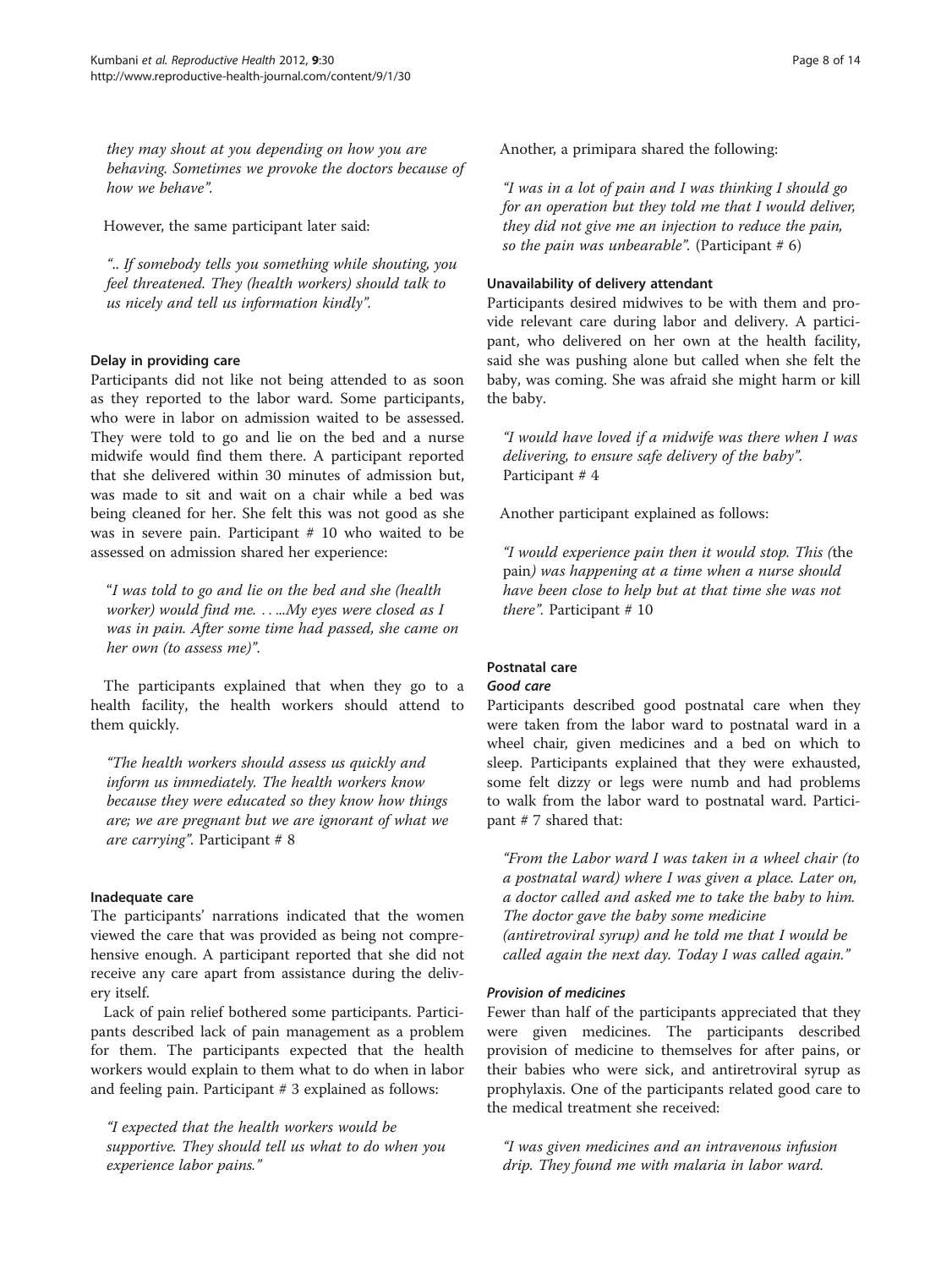They were caring because of just the medicine... since what you want is to get well" Participant #5

Similarly, the mother of a baby whose fever was detected during assessment prior to discharge and was put on treatment for sepsis was happy with the care she received.

"I went for check up where they saw the baby had developed fever. You should stay here for now. The baby will be receiving treatment. He will receive four injections per day. I was given good care". Participant # 2

#### Provision of information

Participants were given information about breast feeding, baby care, danger signs and postnatal checks after delivery (Table 3). About half stated they were not given any information on danger signs and none mentioned poor suckling or feeding. Mothers go with their babies to a nearest health facility for postnatal check up at 1 week and six weeks. The majority of the participants were informed to go for postnatal check up at one week but only a minority of them were told to go again at 6 weeks. A minority of the participants were told about the significance of postnatal checks. This was for the babies to be reviewed; two of the babies were getting antiretroviral syrup. However, the mothers did not relate provision of postnatal information to quality of care.

#### Unsatisfactory care

Although participants mentioned positive aspects of the care they received, they also pointed out few things they

Table 3 Postnatal health education areas mentioned by participants

| Topic                              | Area                                        |
|------------------------------------|---------------------------------------------|
| Baby care                          | Frequent breastfeeding                      |
|                                    | Exclusive breastfeeding up to<br>six months |
|                                    | Warmth                                      |
|                                    | Keep the baby on the chest<br>KMC*          |
|                                    | Check cord for bleeding                     |
|                                    | Cord care                                   |
|                                    | Bathing the baby                            |
| Danger signs                       | Fever                                       |
|                                    | Baby just crying                            |
|                                    | Loss of consciousness                       |
|                                    | Epistaxis                                   |
|                                    | Pus from the cord                           |
| What to do when Danger signs occur | Take the baby to the hospital               |

KMC\* - Kangaroo Mother Care for a preterm baby.

did not like. This was from both a primipara and multiparas.

#### Inadequate care

Participants stated that after delivery they were escorted to postnatal ward where they slept without any assessment.

"I was taken on a wheel chair to come here. When I arrived here the nurse did not receive me but she did the next morning. When I came here I slept". Participant # 2

However, this participant did not see this lack of assessment as a problem:

"It is not a problem, maybe it is how they work. Maybe the time for them to work was over".

A minority of the participants stated they were in agony from after pains and only ate porridge after delivery and nothing else until the following day. A participant reported to a nurse on admission to postnatal ward and got medicine, while another did not report and did not get any medicine. Yet another participant reported she was given medicine but she did not know what they were and why:

"I was given medicine. ... I do not know whether it was bactrim or panadol....They just asked who delivered today and gave us the medicine. I do not know what it was for. I just received since I am in hospital". Participant # 4

# Definition of terms

Perinatal period: from 28 completed weeks of gestation to seven completed days after birth.

Quality of care: focuses on both the provision of care as well, as how clients perceive the care.

Skilled birth attendant: a skilled attendant is an accredited health professional such as a midwife, doctor or nurse who has been educated and trained to proficiency in the skills needed to manage normal (uncomplicated) pregnancies, childbirth and the immediate postnatal period, and in the identification, management and referral of complications in women and newborns.

#### **Discussion**

Skilled attendance at delivery is essential in reducing perinatal morbidity and mortality because when complications arise they are effectively managed. Pregnant women will deliver in health facilities if they are satisfied with the care that they receive. However, for women to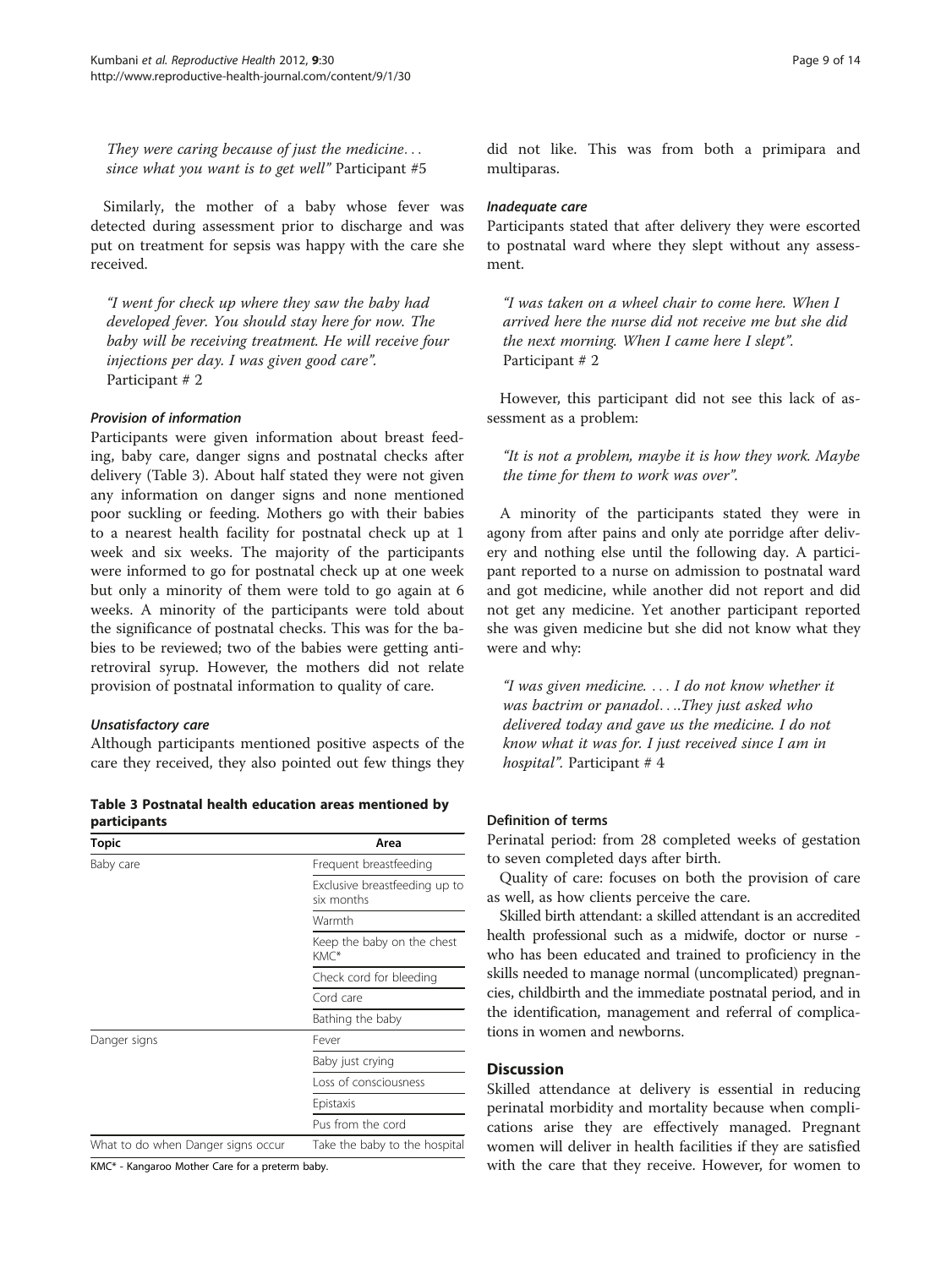be really satisfied they must be well informed and know what to expect. This will then provide a basis for possible scrutiny. The findings in this study have shown that participants did not know what to expect. However, the participants viewed being respected, good reception, being assessed quickly and informed about the findings, confidentiality and privacy as being good quality of care.

The participants focused on the interaction with the health workers, which is an important aspect of quality of care. Shafiei, Small, & McLachlan, (2012) demonstrated that interactions with health workers were particularly important in the satisfaction or dissatisfaction of the care women received [\[30\]](#page-12-0). Humane aspect of care provision is a very important part of the quality of care. Bazant & Koenig, (2009) found that health care provider empathy had a great effect on the women's satisfaction with care [[31\]](#page-12-0). Similar findings were that women wanted to be treated with tender loving care during childbirth as they go through a difficult time and need the moral support of health workers [[32\]](#page-12-0). The women wanted a caring attitude and empathy from the health workers. The participants in this study who were satisfied with the care they received did not want much from health workers. They wanted to be received well. Participants highlighted being assessed quickly and being informed about the findings, receiving medications, that health workers were not harsh, did not shout and spoke with gentleness, treated them with respect, maintained confidentiality and privacy as good experiences of care.

Participants who experienced complications but delivered normally were satisfied with the care they received. The presence of complications, but with a good outcome, may affect how these participants perceived the care they received. Pittrof, Campbell, & Filippi, (2002) assert users to be satisfied with care if they have a good outcome [[6](#page-12-0)]. These participants may simply be very relieved [[31](#page-12-0)]. Participants in this study showed that a normal delivery overrides complaints.

A participant in labor who was told to put a plastic paper and cloth on the bed by herself before lying down was satisfied with the way she was received. This was unacceptable, as beds are made by health workers. In addition, the women have to be helped to climb up on to beds to lie down. Another participant even justified being shouted at by health workers. Possibly the participants felt they should tolerate the health workers' behavior in order to be assisted. This is consistent with Yakong, Rush, Bassett-Smith, Bottorff, & Robinson`s (2010) findings where women accepted disrespect, intimidation and scolding they received order to obtain care [[33\]](#page-12-0). Similarly, Delvaux et al. (2007) observed that most women were satisfied with the care they received during and after labor despite low technical quality and unfavorable personal support given to women [\[34\]](#page-12-0).

The participants in this study did not comment much on the technical skills of health workers. It is perhaps because the participants did not know what to expect. Thus, they were grateful for whatever was done for them. This is different from Goberna-Tricas et al. (2011) study findings in Spain where women clearly distinguished between technical and interpersonal skills and commented on both [[32\]](#page-12-0). The women were happy with the technology but also wanted humane care from health workers just like the participants in this study. It is important to note that the majority of the participants in this study had only primary level education while education level was not reported for the participants in Spain.

The narrations of the participants demonstrate that they received poor quality of care. Health workers attended to antenatal clients last after finishing family planning clients. They were not providing the necessary information to the women, lack of support and pain relief for women in labor, a participant who delivered on her own and asking the women to justify their referral to the hospital. It was improper to ask the referred women to explain the reason for referral. The women come with documented information from health workers at the referring health facility. In addition, this is a referral hospital that receives pregnant women with complications throughout the perinatal period from its health centers. Although the National Reproductive Health Standards guide the provision of care in health facilities, none of the standards were available in labor ward and postnatal wards during data collection. However, I was informed that they are kept in Maternal and Child Health Department. This causes doubt if health workers actually use the guidelines in the provision of care.

The women may not be aware of the type of care they are supposed to get because of their limited understanding. Muula (2005) found that nearly all (96%) participants did not know about health rights and it was also stated that patients seemed prepared to be shouted at [[35\]](#page-12-0). A study done in an urban setting, at a central hospital in Malawi found that about half (51%) had ever heard about patients' right and the most (57.4%) mentioned the right of a patient to have considerate and respectful care [\[36\]](#page-12-0). No studies were found on patients' rights in a rural setting in Malawi. There was no information on patients' rights given to clients at the hospital during data collection period. It was only late in the year 2011 that health facilities had Charter of Patients and Health Workers' Rights and Responsibilities posters and fliers. The Ministry of Health with assistance from Deutsche Gesellschaft für Internationale Zusammenarbeit (GIZ), distributed the posters and fliers from November to December 2011. The participants therefore might have lacked information on patients' rights that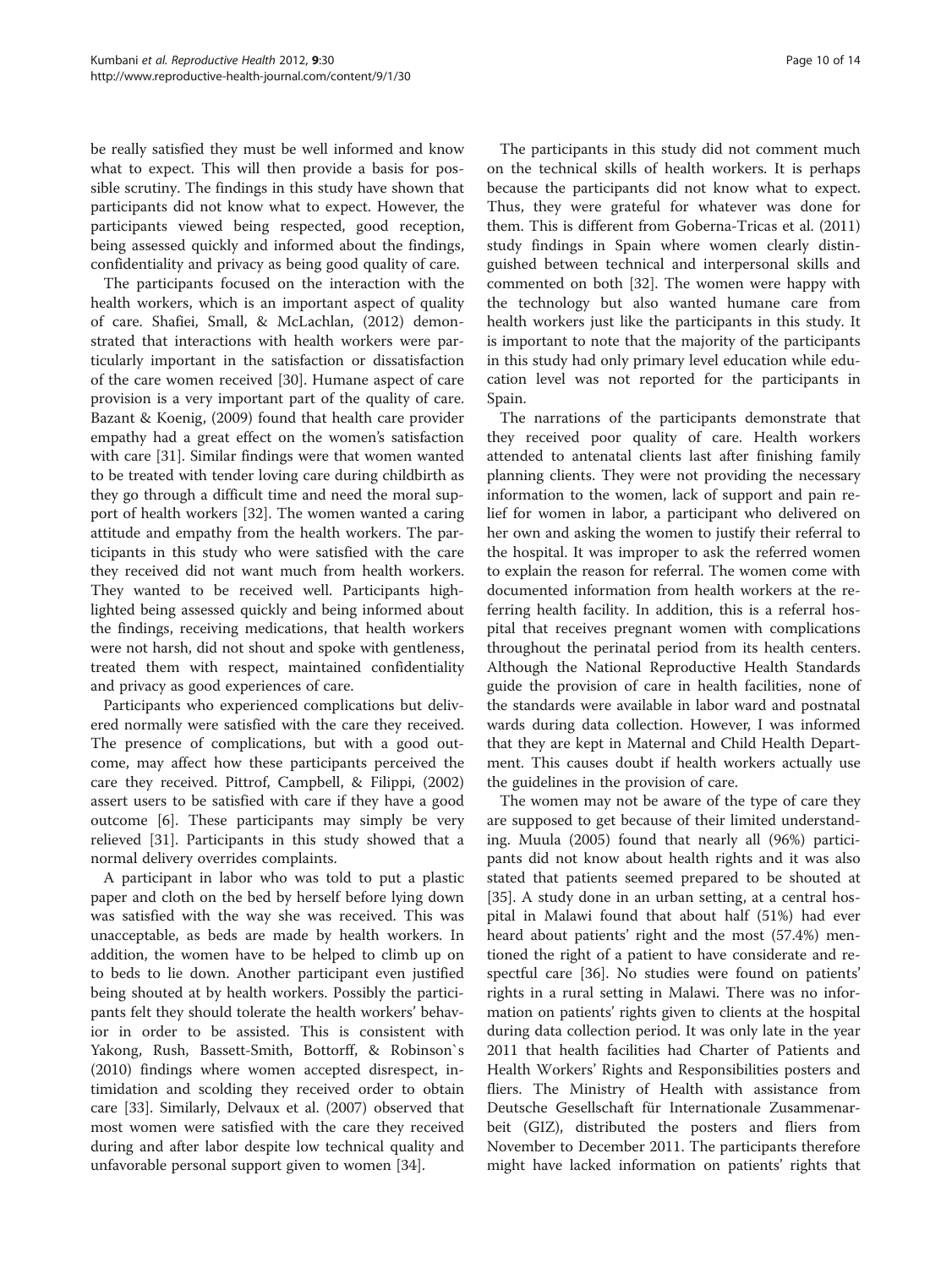would help them to demand for quality care. They therefore accepted whatever care that was provided. This emphasizes the need for health workers in Malawi to inform women and their families on what to expect not only in pregnancy but also during labor, delivery and post delivery.

The observation that clients were not given adequate information during pregnancy is similar to findings by other studies in Malawi [[37,38\]](#page-13-0). This may be one of the reasons the participants were not able to assess the type of care that was provided. The participants were not told and they had no basis for comparison. Therefore, these participants did not complain about the care they received because they did not know what to expect. Both the participants that were happy with the care they received and those that could not express their views were possibly satisfied. Their expectations were low because they have never experienced any other standard of care [[16](#page-12-0),[24](#page-12-0)]. Another reason for not complaining could be the timing of the interviews. The participants might not be critical because they were happy, they had just delivered. However, there were no differences in the participant's responses based on the time of interviews, within 24 hours to seven days after delivery. Conversely, studies done elsewhere having similar interview times, such as immediately after delivery and the other within 48 hours after delivery [\[39,40](#page-13-0)], and exit interviews on discharge [[36,](#page-12-0)[41,42\]](#page-13-0) showed that the participants were critical of the care they received. There is a need for antenatal information to be standardized in the guidelines for easy implementation. Emphasis should be made for health workers to give feedback and information to clients after assessment based on clients' unique information needs. Proper supervision, monitoring and capacity building of health workers are necessary to ensure that women and their families are provided with appropriate information.

The participants had poor knowledge of danger signs that occur in newborn babies. When mothers are well informed they are more likely to take their babies to health facilities when problems occur [\[43](#page-13-0)-[45\]](#page-13-0). There is a need to strengthened information on newborn care during antenatal care and emphasized again during postnatal care. It is essential that health workers correctly inform mothers about these danger signs. This is vital as most mothers are discharged early within 24 hours after a normal delivery.

The current Prevention of mother to child transmission of HIV guidelines advocate for early initiation of antiretrovial therapy (ART), starting at 14 weeks gestation and continue through labor and breastfeeding. This is to slow progression, increase survival and reduce transmission of HIV to the baby. The guidelines also recommend initiating ART after a positive HIV result of the mother during labor or after delivery [[46\]](#page-13-0). However, majority of the participants that tested HIV negative in pregnancy were not checked again after delivery. The participants were given no information that they should be tested again. This is a missed opportunity as some of the participants could be infected with HIV at this time and may transmit to their babies during breastfeeding. An HIV test is recommended for an individual who tested negative more than 3 months ago [[46\]](#page-13-0). It is therefore important to use this chance to repeat an HIV test while the mothers are still at the health facility as well as providing required information.

Participants pointed out areas that they were unhappy with during provision of care. The participants identified providers' attitude, delay in providing care, inadequate care, and unavailability of delivery attendant as negative experiences of care.

Attitudes of health workers are an important aspect of care. This is because women value how they are treated when they present themselves at health facilities for care. The participants in this study did not like the behavior of health workers who were rude or shouted at them. Issues of poor attitudes of health workers found in this study are reflected in other studies in Malawi [\[24](#page-12-0)[,47](#page-13-0)]. This observation is also consistent with Small, Yelland, Lumley, Brown, & Liamputtong`s (2002) findings where immigrant women met unsympathetic, uncaring, or rude staff that distressed them [\[48](#page-13-0)]. Similarly, Yakong et al., (2010) showed that women were scolded, threatened with treatment withdrawal or denial if they did not comply with nurses' instructions [[33\]](#page-12-0). They were treated 'like children', ignored, and disrespected. If women are not well treated in health facilities, they will continue going for antenatal care but not return to deliver in health facilities. Women were reluctant to seek care in subsequent pregnancies in a study in Timor-Leste because of poor attitudes of health workers, who easily got angry, left women alone or shouted at them [[11\]](#page-12-0). Likewise, health workers who used abusive language, showed no tolerance and had hostile behaviors deterred women from using health facilities for deliveries in Malawi, rural Tanzania and Ghana [\[47,49,50\]](#page-13-0).

Afghan women's waiting time at antenatal visits and in postnatal ward negatively impacted on their experiences of care [\[30\]](#page-12-0). These women were not in labor, what more with women who are experiencing labor pains. The women when they come in labor need to be assessed as soon as possible to enable formulation of an individualized plan of care. Inadequate staffing and high workload may influence nurse midwives clientunfriendly behavior [\[51\]](#page-13-0). Nevertheless, delayed assessment of woman in labor may result in no assessments until the woman delivers. One participant in this study delivered alone. The 2010 Malawi Demographic Health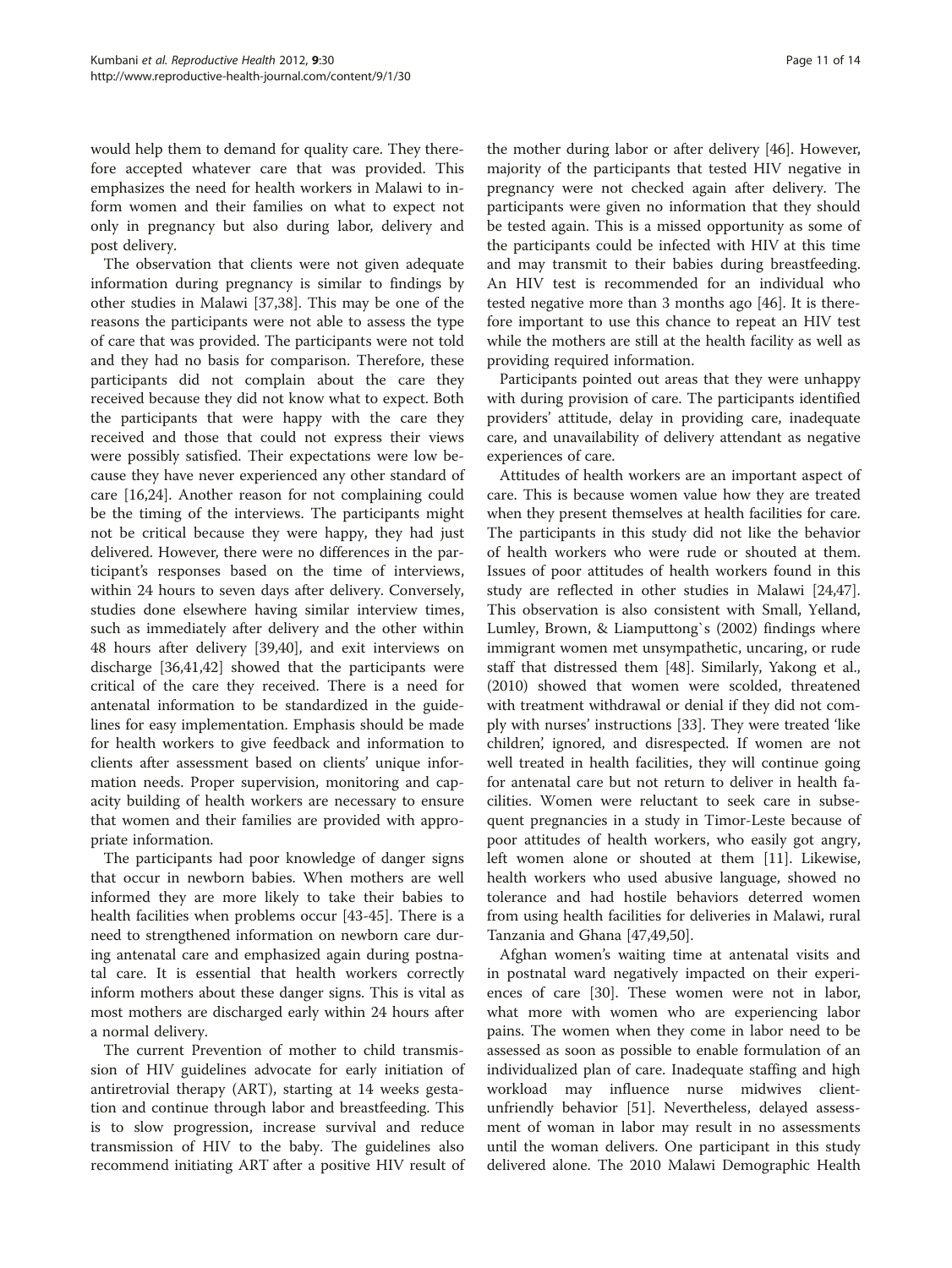Survey found that 3% of deliveries in health facilities were self-deliveries, attended by no one [[1\]](#page-12-0). Seljeskog et al., (2006) study in Mangochi, Malawi established that women in labor waited very long to be examined and that some even delivered without any assistance, supervision or attention at all [\[24](#page-12-0)]. Foster et al., (2010) found that prolonged waiting period of pregnant women at the health facility was related to fear of being ignored or neglected [\[52](#page-13-0)]. It is important that women be quickly assessed on admission to the labor ward for appropriate management.

Pain during labor is a normal physiological process. Sadly, most health workers feel women must endure the pain. A study in Benin found that midwives expected women to be stoic to labor pains and complaints were treated with mockery and humiliation [\[53](#page-13-0)]. Women in labor know that pain management is an essential component of providing quality care to women in labor. Goberna-Tricas et al., (2011) showed that women thought the experience of pain was unnecessary and it was sensible to avoid the pain [[32\]](#page-12-0). Similarly in another study, the majority, of the women stated they would want pain relief in labor [\[54](#page-13-0)]. Small et al., (2002) asserted that how women rated intrapartum care was dependent on how the women felt about what was done to relieve pain [[48\]](#page-13-0). Health workers are expected to provide non-pharmaceutical and pharmaceutical pain relief during labor [\[4](#page-12-0)]. However, most of the times, drugs are in short supply and pain relief may not be a priority among health workers. Health workers' convictions about labor may also affect their use of both non-pharmaceutical and pharmaceutical pain relief measures.

Women want to have a nurse midwife available when they are in labor and during delivery. Women's perceptions of staff as being unhelpful and uncaring by not offering comfort or being absent contributed vastly to women's dissatisfaction with their care in labor [[48](#page-13-0)]. Wild et al., (2010) found that when women were left alone they were reluctant to seek care in subsequent pregnancies [\[11](#page-12-0)]. Gao et al. (2010) reported that women preferred to deliver at home because nobody looked after them in the hospital [[55](#page-13-0)]. A woman, who delivered alone because it was between shifts, was afraid to go to the hospital for subsequent pregnancy after that. Similarly, in Malawi women delivering alone prevented them from going to deliver in health facilities [\[47\]](#page-13-0).

According to the 2010, Malawi Demographic Health Survey skilled attendants delivered 71% of women who went to health facilities for deliveries [\[1](#page-12-0)]. Despite this, what is significant is the quality of care provided. Poor quality of care was related to 49% of maternal deaths that occurred in the Southern region of Malawi [\[56](#page-13-0)]. Other studies have also established that poor quality of care is provided in health facilities [\[24](#page-12-0)[,37](#page-13-0)]. Health workers perceived that they provided substandard care according to a study looking at provision of emergency obstetric care at a district hospital [[57\]](#page-13-0). Furthermore, a quality gap was evident in provision of newborn care services [[58\]](#page-13-0). It is essential for health facilities to provide quality care because it is effective in preventing and managing complications and sustains demand for health care [\[59](#page-13-0)]. It is not enough to ask women to go and deliver in health facilities and not guarantee that they are given the necessary care during labor and delivery. In addition to availability of skilled attendance at delivery, health workers must provide quality client friendly services throughout the continuum of care.

Thorough assessment of women and their neonates when they are admitted in postnatal ward is important to identify any problems that may have arisen. Neonates are vulnerable especially during the first 24 hours after delivery [[60](#page-13-0)]. Lawn, Cousens, & Zupan, (2005) analysis demonstrated that out of perinatal deaths 25% to 45% occur within the first 24 hours of life [\[61](#page-13-0)]. It is therefore necessary that neonates be assessed when they go to the postnatal ward. However, women and neonates without problems are not usually assessed in postnatal ward until it is time for discharge. This is despite that guidelines in Malawi specify that daily assessments should be done on neonates in postnatal ward [[23](#page-12-0)]. It is necessary to enforce these guidelines that the neonates should be assessed on admission to postnatal ward or whilst in the ward and not only on discharge.

# Conclusion

The women in our study were able to describe what they perceived as good care. The women also described care that was not satisfactory for them. However, the women did not know the quality of care to expect, as they were not well informed. Women's perception of care is important as it contributes to women's satisfaction with services. This is crucial in promoting that pregnant women deliver in health facilities with skilled attendants to promote wellbeing of the neonates. There is also need to ensure that health workers are aware of how their attitudes affect women's health care seeking behaviors. Health workers should not take advantage of women's ignorance to provide poor quality of care. Health workers should show empathy and provide care that is acceptable and suitable to all women based on set guidelines. Health workers have a responsibility to inform pregnant women and communities about perinatal care. Standardized antenatal information is necessary to ensure provision of appropriate information to clients. Ultimately, this may enable clients to identify and demand provision of care that is satisfactory and appropriate for them.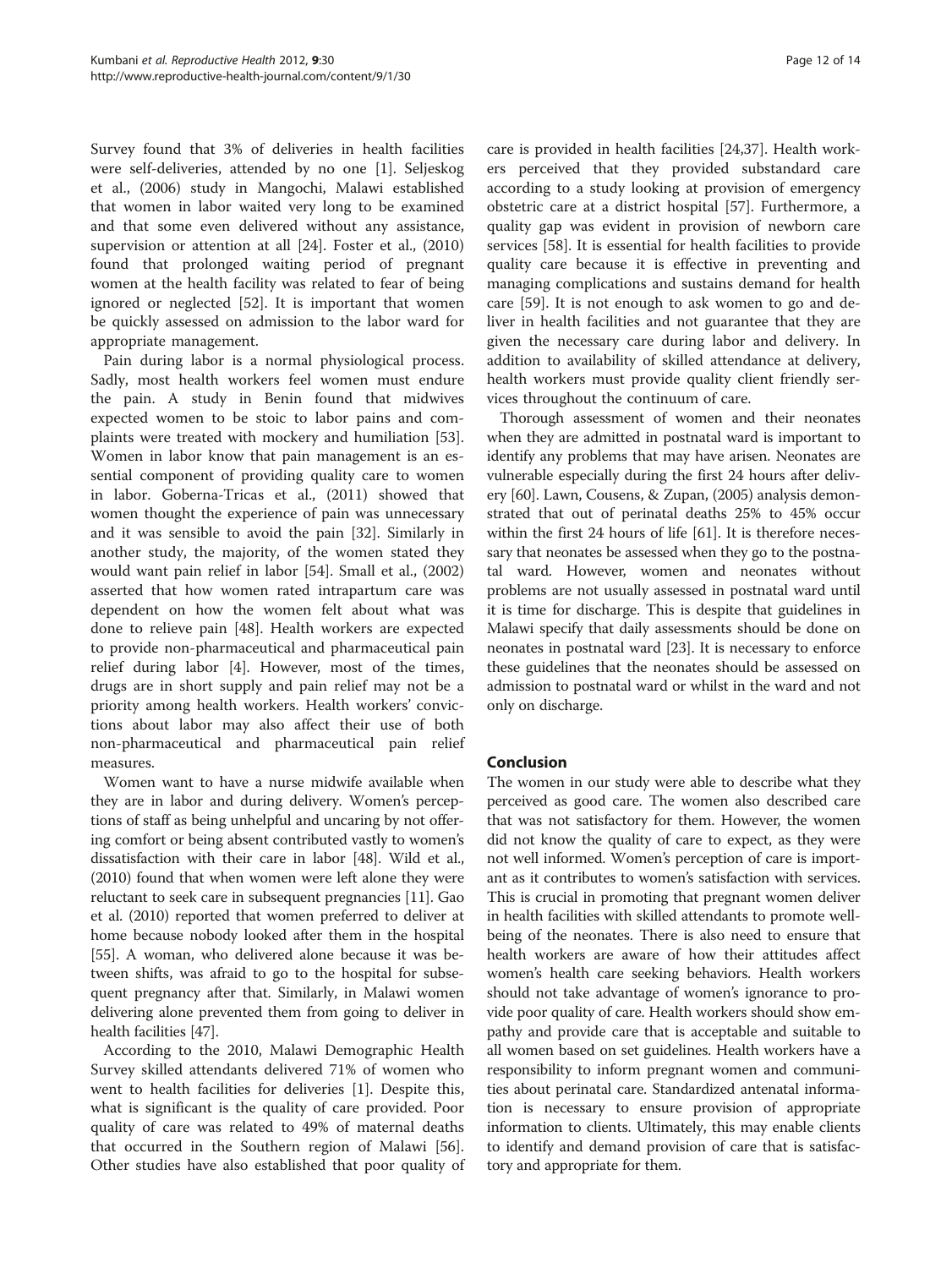#### <span id="page-12-0"></span>Competing interests

The authors declare that they have no competing interests.

#### Authors' contributions

LCK conceptualized the study, collected, analyzed data and drafted the manuscript. JØO is the Principal supervisor of the study. JØO, EM and AM have critically reviewed drafts, edited and provided important intellectual content. GB has reviewed the drafts critically, edited and given important input to the content and discussion. All authors read and approved the final manuscript.

#### Authors' information

LCK is currently a PhD student at the University of Oslo. She holds a M.Sc. degree in Nursing and is a Senior Lecturer in Midwifery at Kamuzu College of Nursing, Blantyre Campus in Malawi.

EC holds a PhD in Nursing and is Deputy Principal of Kamuzu College of Nursing, Malawi.

AM holds a PhD in Nursing and is Principal of Kamuzu College of Nursing, Malawi.

JØO holds a PhD, MD, Specialist in Gynecology / Obstetrics and is a Professor of International Health, University of Tromsø, Norway. GB holds a PhD MD, Specialist in medical microbiology and immunology and is a Professor in community medicine, Institute of General Practice and Community Medicine, Faculty of Medicine, University of Oslo.

#### Acknowledgements

Funding for the study was from the Institute of Health and Society, University of Oslo, Norway. The authors are greatly grateful and indebted to all participants in the study for giving their time and information during the interviews. The authors also give special thanks to the District Health Officer District, Nursing Officer of Chiradzulu District Hospital and the staff of the labor ward and postnatal ward for their support. Finally but not least, we thank Dr A. Maluwa for his input in critically editing the manuscript.

#### Author details

<sup>1</sup>Institute of Health and Society, Department of Community Medicine, University of Oslo, Norway, P.O. Box 1130, Blindern, Oslo 0318, Norway. <sup>2</sup> Kamuzu College of Nursing, Blantyre Campus, P.O. Box 415, Blantyre, Malawi. 3 University of Tromsø, Tromsø N-9037, Norway.

#### Received: 11 July 2012 Accepted: 14 November 2012 Published: 16 November 2012

#### References

- 1. National Statistical Office (NSO), ICF Macro, National Statistical Office (NSO): ICF Macro: Malawi Demographic and Health Survey 2010. Zomba, Malawi and Calverton, Maryland USA: NSO and ICF Macro; 2011.
- 2. Ahman E, Zupan J: Neonatal and perinatal mortality: country, regional and global estimates 2004. Geneva 27, Switzerland: World Health Organisation, Department of Making Pregnancy Safer; 2007.
- 3. Ministry of Health: Road Map for accelerating the reduction of maternal and neonatal mortality and morbidity in Malawi. Lilongwe, Malawi: Ministry of Health; 2007.
- 4. National Ministry of Health: National Reproductive Health Standards. Lilongwe, Malawi: Ministry of Health; 2008.
- 5. Hulton LA, Matthews Z, Stones RW: Applying a framework for assessing the quality of maternal health services in urban India. Soc Sci Med 2007, 64:2083–2095.
- 6. Pittrof R, Campbell OM, Filippi VG: What is quality in maternity care? An international perspective. Acta Obstet Gynecol Scand 2002, 81:277–283.
- 7. Ministry of Health: Malawi National reproductive Health Service Delivery Guidelines. Lilongwe, Malawi: Ministry of Health; 2007.
- 8. Hulton LA, Matthews Z, Stones RW: A framework for the evaluation of quality of care in maternity services. Highfield, Southampton: University of Southampton; 2000.
- National Statistical Office (NSO), ORC Macro: Malawi Demographic Health Survey 2004. Zomba, Malawi, Calverton, Maryland USA: NSO and ORC Macro; 2005.
- 10. Lawn JE, Lee AC, Kinney M, Sibley L, Carlo WA, Paul VK, et al: Two million intrapartum-related stillbirths and neonatal deaths: where, why, and what can be done? Int J Gynaecol Obstet 2009, 107(Suppl 1):S5-S18. S19.
- 11. Wild K, Barclay L, Kelly P, Martins N: Birth choices in Timor-Leste: a framework for understanding the use of maternal health services in low resource settings. Soc Sci Med 2010, 71:2038–2045.
- 12. Otis KE, Brett JA: Barriers to hospital births: why do many Bolivian women give birth at home? Rev Panam Salud Publica 2008, 24:46–53.
- 13. Rani M, Bonu S, Harvey S: Differentials in the quality of antenatal care in India. Int J Qual Health Care 2008, 20:62–71.
- 14. Mathole T, Lindmark G, Majoko F, Ahlberg BM: A qualitative study of women's perspectives of antenatal care in a rural area of Zimbabwe. Midwifery 2004, 20:122–132.
- 15. Moore BM, Alex-Hart BA, George IO: Utilization of health care services by pregnant mothers during delivery: a community based study in Nigeria. East Afr J Public Health 2011, 8:49–51.
- 16. Creel LC, Sass JV, Yinger NV: Client-Centered Quality: Clients' Perspectives and Barriers to Receiving Care. Washington, DC: 20009, Population Reference Bureau; 2002.<http://www.popcouncil.org/pdfs/frontiers/QOC/QOC-clients.pdf>.
- 17. Harrison S, Buettner PG, MacLennan R: Why do mothers still sun their infants? J Paediatr Child Health 1999, 35:296–299.
- 18. Yi CH: African American Women and Prenatal Care: Effect of Patient-Provider Interaction. Ann Arbor, Michigan 48109: PhD thesis. University of Michigan, School of Nursing; 2010.
- 19. Harrison S, Buttner P, Nowak M: Maternal beliefs about the reputed therapeutic uses of sun exposure in infancy and the postpartum period. Australian Midwifery 2005, 18:22–28.
- 20. Fabian HM, Radestad IJ, Waldenstrom U: Childbirth and parenthood education classes in Sweden, Australia. Acta Obstet Gynecol Scand 2005, 84:436–443.
- 21. Schmied V, Myors K, Wills J, Cooke M: Preparing expectant couples for new-parent experiences: a comparison of two models of antenatal education. *I Perinat Educ* 2002, 11:20-27.
- 22. USAID, ACCESS: Focused Antenatal Care: Providing integrated, individualized care during pregnancy. USAID, ACCESS; 2007. [http://www.hivandsrh.org/es/](http://www.hivandsrh.org/es/popline/focused-antenatal-care-providing-integrated-individualized-care-during-pregnancy) [popline/focused-antenatal-care-providing-integrated-individualized-care](http://www.hivandsrh.org/es/popline/focused-antenatal-care-providing-integrated-individualized-care-during-pregnancy)[during-pregnancy.](http://www.hivandsrh.org/es/popline/focused-antenatal-care-providing-integrated-individualized-care-during-pregnancy)
- 23. Ministry of Health: Participants' manual in integrated maternal and neonatal care. Lilongwe, Malawi: Reproductive Health Unit, Ministry of Health; 2009.
- 24. Seljeskog L, Sundby J, Chimango J: Factors influencing women's choice of place of delivery in rural Malawi-an explorative study. Afr J Reprod Health 2006, 10:66–75.
- 25. National Statistical Office: 2008 Population and Housing Census. Zomba, Malawi: National Statistical Office; 2008.
- 26. National Statistical Office, United Nations Children's Fund: Malawi Multiple Indicator Cluster Survey 2006. Lilongwe, Malawi: National Statistical Office and UNICEF; 2008.
- 27. Speziale HJS, Carpenter DR: Qualitative Research in Nursing: advancing the humanistic imperative. Philadelphia: Lippincott Williams & Wilkins; 2007.
- 28. Braun V, Clarke V: Using thematic analysis in psychology. In Qualitative Research in Psychology, Volume 3. 2nd edition. Bristol: University of the West of England; 2006:77–101. doi[:10.1191/1478088706qp063oa](http://dx.doi.org/10.1191/1478088706qp063oa).
- 29. Kvale S, Rinkmann S: Interviews: Learning the Craft of Qualitative Research Interviewing. 2nd edition. California: Sage Publications Inc; 2009.
- 30. Shafiei T, Small R, McLachlan H: Women's views and experiences of maternity care: a study of immigrant Afghan women in Melbourne, Australia. Midwifery 2012, 28:198–203.
- 31. Bazant ES, Koenig MA: Women's satisfaction with delivery care in Nairobi's informal settlements. Int J Qual Health Care 2009, 21:79–86.
- 32. Goberna-Tricas J, Banus-Gimenez MR, Palacio-Tauste A, Linares-Sancho S: Satisfaction with pregnancy and birth services: the quality of maternity care services as experienced by women. Midwifery 2011, 27:e231–e237.
- 33. Yakong VN, Rush KL, Bassett-Smith J, Bottorff JL, Robinson C: Women's experiences of seeking reproductive health care in rural Ghana: challenges for maternal health service utilization. J Adv Nurs 2010, 66:2431–2441.
- 34. Delvaux T, Ake-Tano O, Gohou-Kouassi V, Bosso P, Collin S, Ronsmans C: Quality of normal delivery care in cote d'ivoire. Afr J Reprod Health 2007, 11:22–32.
- 35. Muula AS: Will health rights solve Malawi's health problems? Croat Med J 2005, 46:853–859.
- 36. Changole J, Bandawe C, Makanani B, Nkanaunena K, Taulo F, Malunga E, et al: Patients' satisfaction with reproductive health services at Gogo